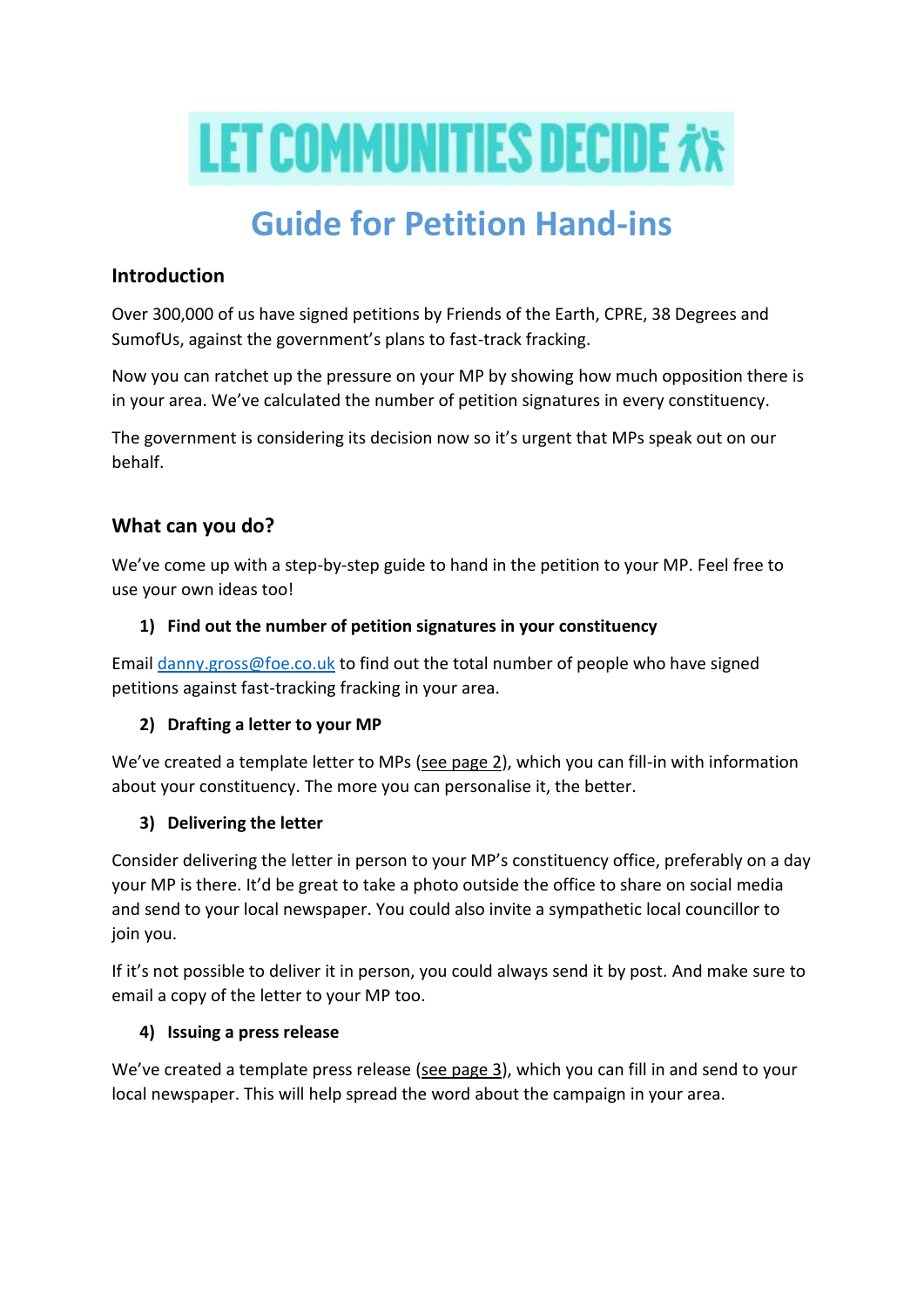# **Template Letter to MPs**

- Edit the template by filling in the blanks and adding local information. For example, you could mention any councils in your area that have opposed the government's proposals.
- If possible, try to get a few people to sign it (even if it's just family or friends). And make sure to include your addresses so that the MP knows you're in the right constituency.
- Email [danny.gross@foe.co.uk](mailto:danny.gross@foe.co.uk) if you'd like any advice or support.

## Dear [NAME] MP,

Many of us in **[CONSTITUENCY]** are deeply concerned about the government's proposals to fast-track fracking. We ask that you write to James Brokenshire MP (Secretary of State for Housing, Communities and Local Government) and Greg Clark MP (Secretary of State for Business, Energy and Industrial Strategy) to oppose the plans.

The government has just completed a consultation on whether to class exploratory drilling for shale gas as permitted development, removing the requirement on fracking companies to apply for planning permission with the local authority. It has also proposed to include shale production projects in the National Significant Infrastructure Projects regime. These plans would fast-track fracking, putting large swathes of England, which are licensed for potential fracking, at risk.

Over **[NUMBER]** of people in **[CONSTITUENCY]** have signed petitions by Campaign to Protect Rural England, Friends of the Earth, 38 Degrees and SumofUs, opposing the plans.

We believe the proposals would undermine local democracy and side-line the views of local people like us. They also threaten to industrialise the English countryside and exacerbate climate change.

As our MP, we ask that you speak out on our behalf. The government is considering its decision, so it is urgent that you voice our concerns now. Please write to James Brokenshire and Greg Clark to oppose the government's proposals.

Kind regards,

[NAMES & ADDRESSES OF ALL LETTER SIGNATORIES]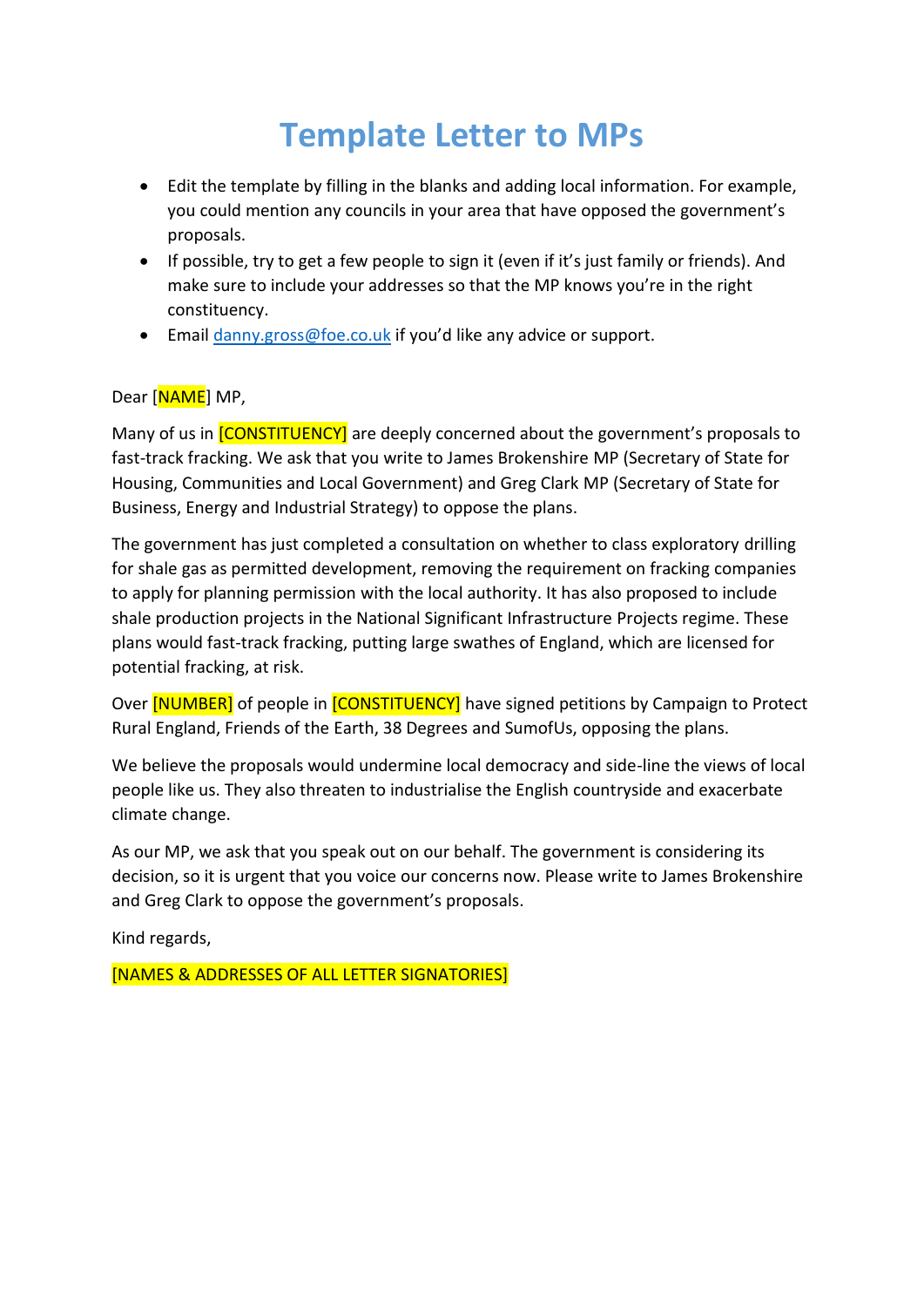# **Template Local Press Release**

- Edit the template by filling in the blanks and adding local information. The more relevant you can make it to your area, the better. For example, you could include a quote from a local councillor.
- It would be great to provide a photo along with the press release.
- When sending the release to local press, copy+paste the press release into the email body, rather than sending as an attachment.
- Email danny, gross@foe.co.uk if you'd like any advice or support.

#### **Press release**

Issued by: [GROUP NAME]

For immediate release, [DATE]

### Contact: [NAME, EMAIL, PHONE NUMBER]

## **Heading option 1: [YOUR AREA] Residents tell MP about opposition to government's fracking plans**

Local MP [NAME] was today warned by residents about the scale of local opposition to the government's proposals to fast-track fracking.

Over [NUMBER] people in [CONSTITUENCY NAME] have signed petitions by Friends of the Earth, Campaign to Protect Rural England, 38 Degrees and SumofUs, opposing the government's fracking plans.

The government has proposed to classify exploratory shale drilling as "permitted development", a planning category originally designed for sheds and minor home improvements. If changes went ahead, fracking companies could start drilling across large parts of England without the requirement to apply for planning permission.

### [SPOKESPERSON NAME] from [GROUP NAME] said:

"We've seen a groundswell of local opposition to the government's reckless plans to fast-track fracking.

If the government gets its way, fracking companies could drill at will – without even needing to apply to the council for planning permission. This would trample over our local democracy and threatens to industrialise the English countryside."

The government's plans have encountered widespread cross-party opposition. Many local councils have passed motions against the proposals [2], and at least 20 Conservative MPs have threatened to rebel if the government tries to push them through parliament.

**[SPOKESPERSON NAME]** from **[GROUP NAME**] said: